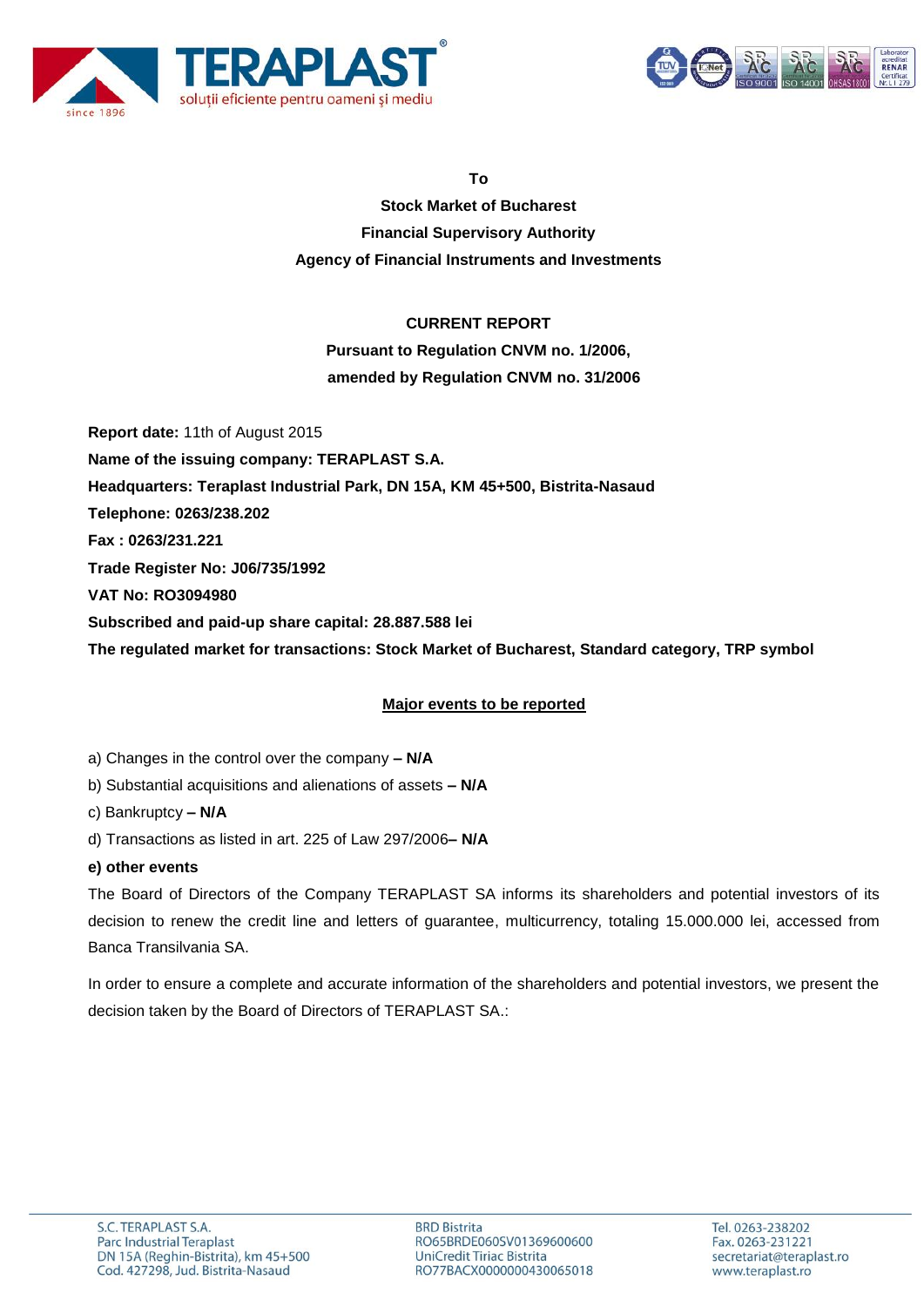



# **DECISION of Board of Directors Of the Company TERAPLAST S.A. J06/735/1992, RO 3094980 No. 34 dated 10th of August 2015**

Pursuant to art.153  $\land$  20, and the following of Law 31/1990 regarding the companies, as amended up to date, the provisions of Law no.297 / 2004 on capital market and CNVM Regulation No.1 / 2006 on issuers and operations with values securities, modified by the CNVM Regulation No. 31/2006, as well as art.18.4 paragraph (7) of the Articles of Incorporation of the Company TERAPLAST SA, headquartered in the unincorporated area of Bistrita, Teraplast Industrial Park, DN 15, km 45 + 500, postal code 427298, Bistrita-Nasaud, registered with Trade Register Office under no. J06 / 735/1992, with fiscal code CUI 3094980, during the on-line meeting of the the Board of Directors, initiated on August 10th, 2015, attended by all members of the Board of Directors,

Given these considerations:

*a) The decision of A.G.E.A. No. 1 of 29 April 2015 according to which the amount of 68.000.000 lei was approved as maximum indebtedness that the company may contract in the 2015 fiscal year, including the guarantee of credit and / or leasing agreements that will be accessed within the limit set, with real estate collateral / securities, transfers of rights of present and future receivables, transfers related to current and future availabilities, resulting from current accounts and assignment of rights arising from insurance policies;*

*b) The company's intention to extend the facility accessed from Banca Transilvania SA, by 1 year, structured as follows: credit line worth 13.250.000 lei, multicurrency threshold for bank letters of guarantee: 1.750.000 lei;*

*c) The negotiation of parties regarding modification of safeguards in the sense of releasing from guarantee of the building identified by CF no. 57853-C1-U2 (Cadastral No. 57853-C1-U2) located in Bistrita, str. Zefirului, No. 5, floor P, ap. 29, representing an apartment consisting of two hallways, living room, kitchen, 2 bedrooms, 2 bathrooms, closet, area = 70.51 sqm;*

# **After deliberations, the Board of Directors, with the favorable vote of all its members, adopted the following decision:**

1. Approves the extension of the credit line accessed from Banca Transilvania SA, worth 13.250.000 lei to 12 months.

2. Approves the extension of letters of guarantee threshold, multicurrency, worth 1.750.000 lei, accessed from Banca Transilvania SA, to 12 months.

3. Approves the modifications of the guarantees structure, in connection with the facilities mentioned at. 1 and 2 of this as follows: *releasing from guarantee of the building identified by CF no. 57853-C1-U2 (Cadastral No. 57853-C1-U2) located in Bistrita, str. Zefirului, No. 5, floor P, ap. 29, representing an apartment consisting of two hallways, living room, kitchen, 2 bedrooms, 2 bathrooms, closet, area = 70.51 sqm*